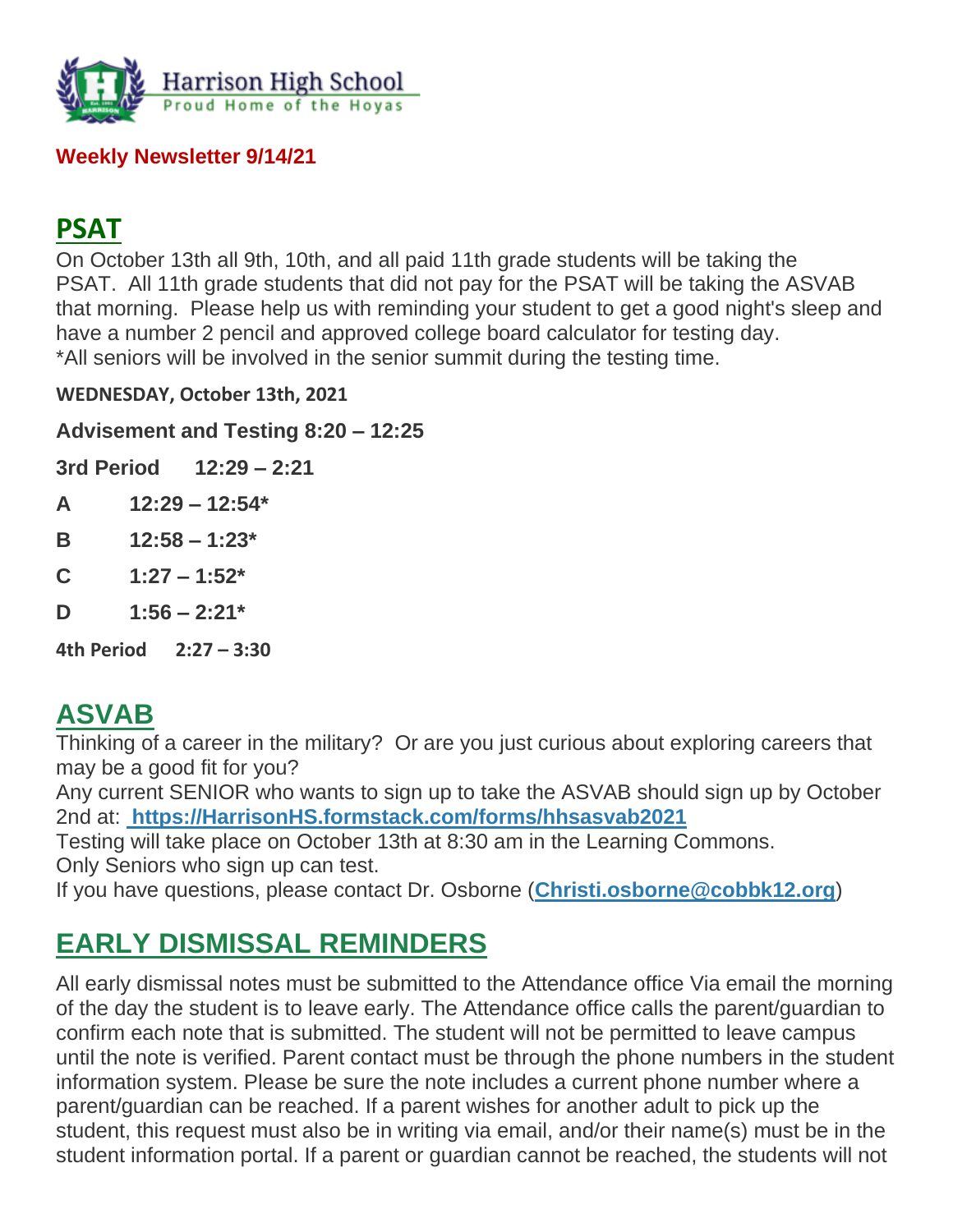be allowed to leave school. Phone calls to the Attendance office for early dismissal or student checkout are prohibited. If a checkout note is not submitted via email for verification, the parent will be required to show identification at the Attendance office to process the checkout request. At the time of early dismissal/checkout, all students must sign out in the Attendance office before leaving. If returning the same day, students must also sign in at the Attendance office.

## **REMINDERS**

Please pay your class fees. These dues help pay for student events and activities throughout the school year. Visit **[My Payments Plus](http://url503.cobbk12.org/ls/click?upn=oq5wnnHoD1NAxpT8rNAGXBxh8XnDVEDw5bvdQ2ADwSG1Bh0D2uOXMojjZ7F-2BABXkiU2B_W-2BfLYUoUwwI1tuGClKRhhPOSepcZIFoXnUIMjiA717kQ1i13BNQTwwJ9cl-2BWArXrjMDzmdYDAz26vF1M-2BNMQljB6pUPcpyHCJs2fZxeGMsIbsZca1Vw7pIqXUrBhdH-2FtWpzrPNZwGspCLNgRkNjAr5xSHKSI21Zy01Ge32VlZfbjIoy2FtaFxOsXyLzSAJ6iP5ukTKi6Z55-2BMsHs-2BDhZD86snJrVRvMuPWL0HFfHVBeug-2F5yxra-2BgbMSXSrw3LeWSeVqsz2Vo3mAI5BOpf-2Fw7A-3D-3D)** to pay your dues today. Parents, please make sure that your child comes to school prepared each day (homework, lunch, clothing, school supplies). Our offices do not accept drop-offs of items for students. Please refer to the student handbook on our website for further details. Please remember that all lunches are offered at no cost this year in the café.

#### **SOCIAL MEDIA SAFETY**

Parents, please continue to talk to your teens about how they use social media. Remind them that posting a threat or negative comment is hurtful and can even be against the law. Mean, illegal, or negative social media postings are online forever and can be seen by law enforcement, future employers, military recruiters, and college admission officers. It is imperative that our students practice good digital citizenship to avoid embarrassing themselves and their families and/or dealing with law enforcement for potential cybercrimes. Remind them that there is no anonymity in the digital world and that there is always a record/digital footprint of anything that is put on a social media site. Occasional morning announcements are made for students as friendly reminders. We are not anticipating any problems, and we always proud of our Hoyas. Thank you for your continued support.

Below are some parent links for reporting social media abuse:

| Instagram                                                               |
|-------------------------------------------------------------------------|
| https://help.instagram.com/165828726894770                              |
| Twitter                                                                 |
| https://help.twitter.com/en/safety-and-security/report-abusive-behavior |
| Snapchat                                                                |
| https://support.snapchat.com/en-US/a/report-abuse-in-app                |
| TikTok                                                                  |
| https://support.tiktok.com/en/safety-hc/report-a-problem                |
| Facebook                                                                |
| https://www.facebook.com/help/1753719584844061                          |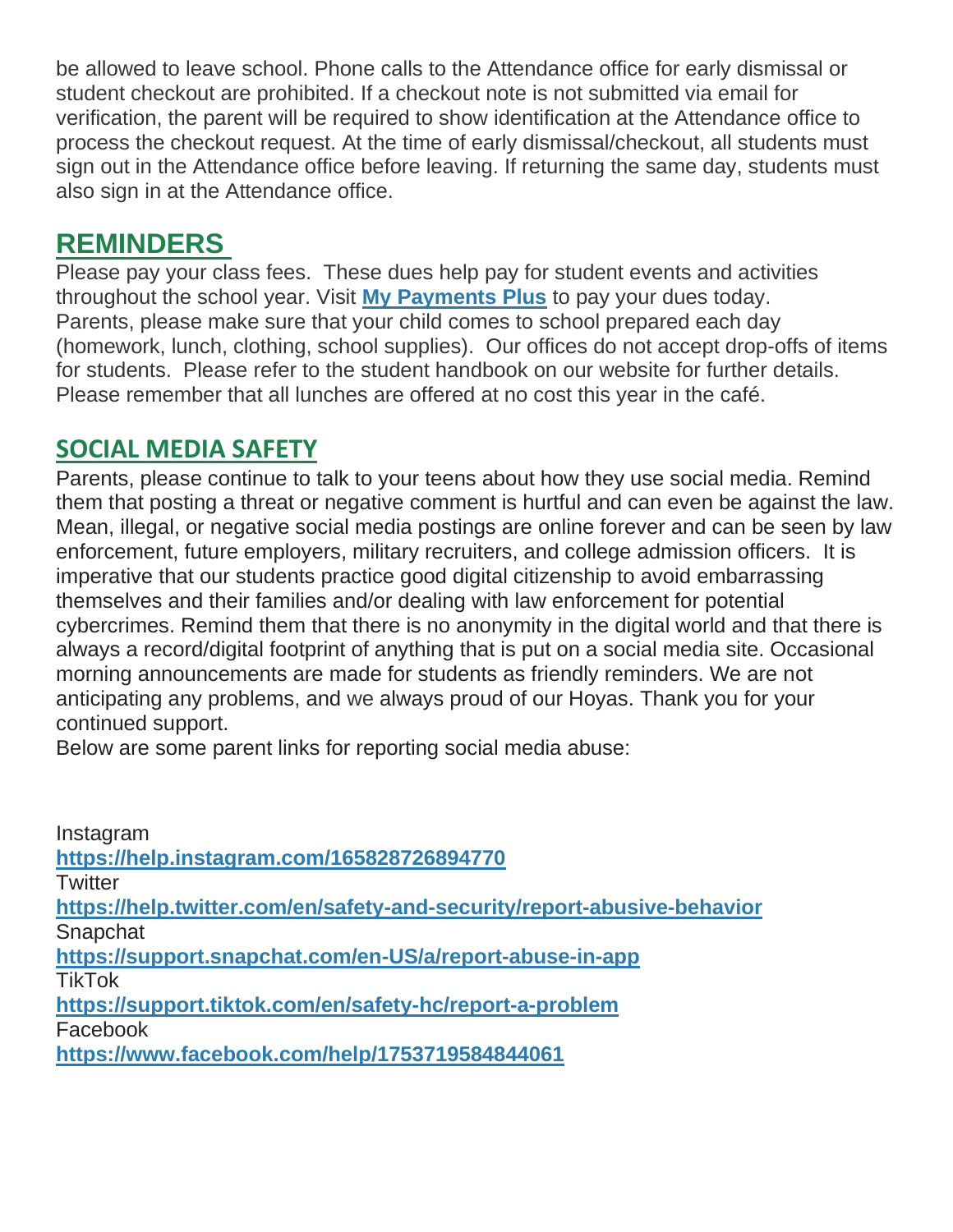# **MESSAGE FROM THE SCHOOL NURSE, MRS. KEELY**

If your student is not feeling well and is having any illness symptoms, please keep your student home until he or she is feeling well. Examples of these symptoms include congestion, sore throat, coughing, nausea, vomiting, diarrhea, draining eyes, and/or headache. There are other illnesses present in our community that are not related to COVID; however, the symptoms are all similar. The safest practice is to stay home if you are sick. Please remind your student to continue to practice good hygiene habits, such as hand washing and using our school's hand sanitizer stations, as well as social distancing when possible. I encourage each student to keep a personal care pack in his or her backpack with items like Kleenex, band aids, a small bottle of hand sanitizer, extra masks, feminine hygiene products, snacks, water bottles, Clorox wipes for desk, etc… This will assist in keeping healthy students out of the clinic where they may be exposed to someone who is ill. **As a reminder, students that have a pending COVID-19 test result, may not attend school or any other school related activity until that test has been resulted. If the test is Positive, please notify the school nurse, immediately. Please check the COVID public safety guidelines by clicking [here.](http://url503.cobbk12.org/ls/click?upn=HU5K2q0Fz5ADTGboxPzOzV-2FXL0qE7BYVJk79MoYchrZWdsD9h51KLB7MAwnNk4bduBCKXdSjAtvgDfeSrAvkP-2FXpTWSmqoA9rQ6IldOoWgW-2BBSPxVF9rSKnpcOCULdVBdLhE_W-2BfLYUoUwwI1tuGClKRhhPOSepcZIFoXnUIMjiA717kQ1i13BNQTwwJ9cl-2BWArXrjMDzmdYDAz26vF1M-2BNMQljB6pUPcpyHCJs2fZxeGMsIbsZca1Vw7pIqXUrBhdH-2FtpRq-2FvLYfvnuzuMyTU4mEh2H4bbmv-2FEOV73eukdzjAXMQulvMkgMWBNTCqbL2g4UDykRyQ8hTja8aauMNMWnnxVJ6OHkrsIeUKF4KxrDwph4W7f-2FAh8xLikvAGDk-2BZgyNdcu6ijU7tfs-2BbzDaXiWisQ-3D-3D)**

# **STUDENT ATTENDANCE PROCEDURE UPDATE**

Cobb County School District now sends an automatic text, email, or phone call to notify you if your student misses a class or the entire day. Parent replies to these automated messages do not serve as an excused note for absences. If you believe the reported absence of a class to be in error, you or your student should contact the teacher to correct the error. The staff member must approve/confirm the error, and will then report the error to the Attendance Office. If your student is out sick, please continue to send in a note once they return to school; you have 3 days from the last day out to turn in a note. Thanks for your help and support!

## **HOYA BLOCK**

Hoya Block has started! Please have your student check their StudentVue account for any changes. If your student has an issue with their Hoya Block, please have them stop by any of our offices or the learning commons to submit a Hoya Block change form.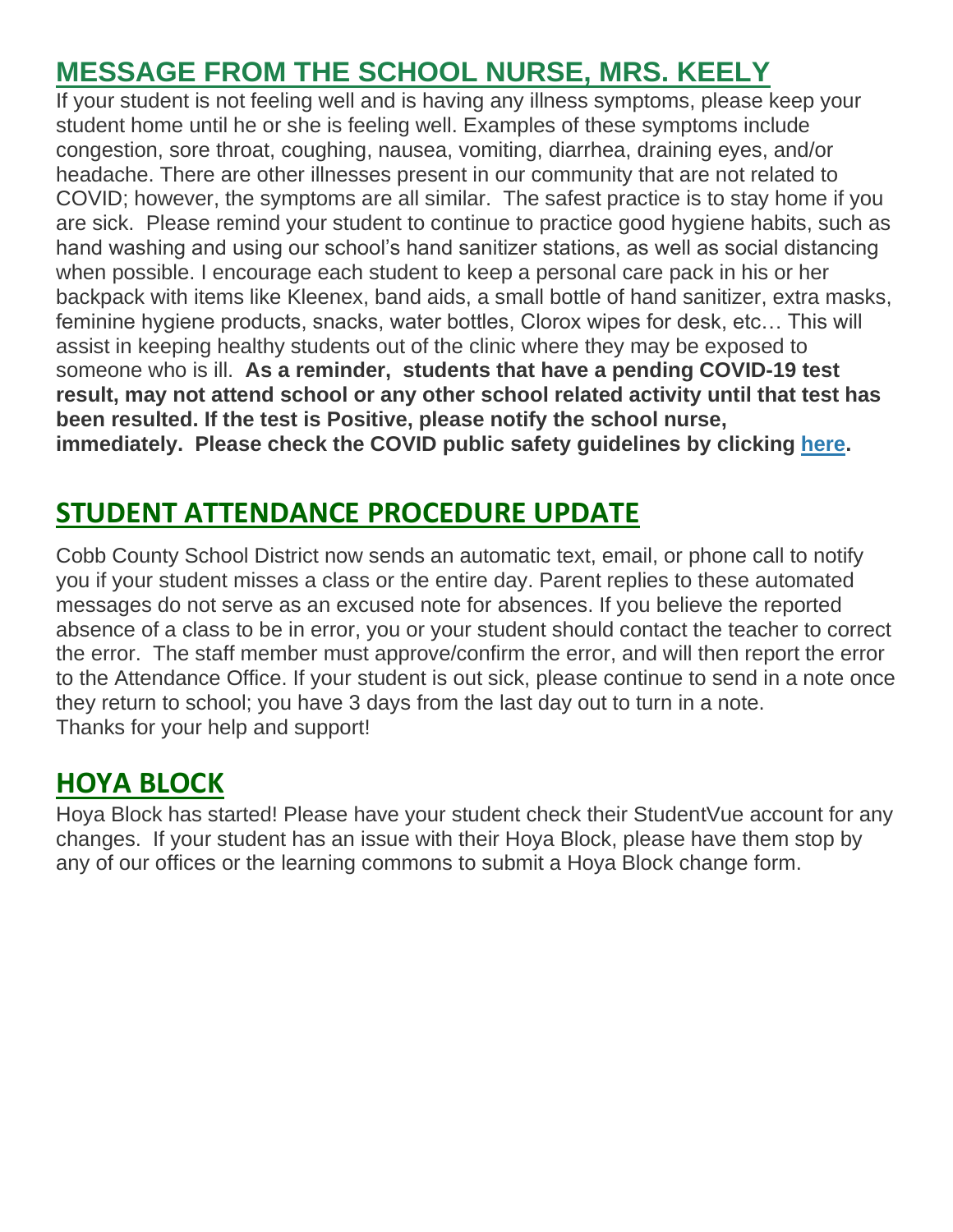# **HOYA WRITING CENTER**



# **HARRISON FOUNDATION**

Please consider donating to Harrison High School Foundation. Just click the link below to our donation page. Thank you for your support! Your generous donations have made all of the wonderful updates to our Learning Commons possible. We look forward to bringing even more enhancements and opportunities to our Hoyas! **[Donate Here.](http://url503.cobbk12.org/ls/click?upn=Q-2BKaVIKfS2AqG1NntRWXIuucmBLXHt0VTW51eWbEyXA9vECQY59-2B780kb-2FbreNPOEKe8lsI4uWP1Ku4nVNI6n9ZM-2Bf6t8k2Mf60kGEl-2BbB6n-2Bcw5TNbA1LOGstYOS0LuCZVTkfICdBZjtkBUUiJMf5XkmYZMQKWt7xXjslumnkcAJMCLQEclgUwqjiYMyN3-2FRHHaTAekXZpbW4gR3l4eo1kFOLd-2FxeBPLFOQz6H8viVWYuSSTnSg2Ujd1KIxs4frbqRWBdvhKUjNFTzHnuuVXtpUBgfMaZFGc1HrcbaqeORqBPRhDAxwktdpUOMlxk-2B9CEMU-2BK6J3OoueRbBluxh-2BIlHnXLF5fvUM3GJ-2B6UQR9YCPwImSqabB7d9HLmQlBJuhghhHAD1N7m8BEd0mmaTzHrDE6rG4vlXbE-2B32Fd-2B2bHRByO3-2Bp-2B3Q1PjoiD8h3qubaJQdI-2BhGjgkumhEEycAPQ-3D-3DiWgu_W-2BfLYUoUwwI1tuGClKRhhPOSepcZIFoXnUIMjiA717kQ1i13BNQTwwJ9cl-2BWArXrjMDzmdYDAz26vF1M-2BNMQljB6pUPcpyHCJs2fZxeGMsIbsZca1Vw7pIqXUrBhdH-2FtVs9yH1mpG2UGi3N7wU3RC3CPKu8bFQpOzNpQ2eHPJR7Ya2wvk0eE2LtsKI4NMsDsVr3VNjGO-2F0hgdLjOmzORCMOYtQLDEmAbZeZl-2FsTDnix9IV8u44bOoegTC0d7-2F6NKSynMtDAORDHrTPJxsGSUUg-3D-3D)**

Don't forget to wish your student a Happy Birthday on our Birthday Marquee! **[Birthday](http://url503.cobbk12.org/ls/click?upn=Q-2BKaVIKfS2AqG1NntRWXIuucmBLXHt0VTW51eWbEyXA9vECQY59-2B780kb-2FbreNPOEKe8lsI4uWP1Ku4nVNI6n9ZM-2Bf6t8k2Mf60kGEl-2BbB6n-2Bcw5TNbA1LOGstYOS0LuCZVTkfICdBZjtkBUUiJMf5XkmYZMQKWt7xXjslumnkcAJMCLQEclgUwqjiYMyN3-2FRHHaTAekXZpbW4gR3l4eo1kFOLd-2FxeBPLFOQz6H8viVWYuSSTnSg2Ujd1KIxs4frbqRWBdvhKUjNFTzHnuuVXtpUBgfMaZFGc1HrcbaqeORqBPRhDAxwktdpUOMlxk-2B9CEMU-2BK6J3OoueRbBluxh-2BIlHnXLF5fvUM3GJ-2B6UQR9YCPwImSqabB7d9HLmQlBJuhghhHAD1N7m8BEd0mmaTzHrDE6rG4vlXbE-2B32Fd-2B2bHRByO3-2Bp-2B3Q1PjoiD8h3qubaJQdI-2BhGjgkumhEEycAPQ-3D-3D4vTP_W-2BfLYUoUwwI1tuGClKRhhPOSepcZIFoXnUIMjiA717kQ1i13BNQTwwJ9cl-2BWArXrjMDzmdYDAz26vF1M-2BNMQljB6pUPcpyHCJs2fZxeGMsIbsZca1Vw7pIqXUrBhdH-2FtibcjNSIivISSAudyJTM0sFKDgSFzucv9tTh3YwSl7rr4RSyu-2FxDM2CMlLj-2FQ-2BfoSzFDy9PAr966HkVB1Ki7stD-2Bx81RZF5Df5sdlMcxlDbVebKoMPcHyfkcPMB70BCMgwXroEKBFUUHWeR0zgki8Lg-3D-3D)  [Marquee Form](http://url503.cobbk12.org/ls/click?upn=Q-2BKaVIKfS2AqG1NntRWXIuucmBLXHt0VTW51eWbEyXA9vECQY59-2B780kb-2FbreNPOEKe8lsI4uWP1Ku4nVNI6n9ZM-2Bf6t8k2Mf60kGEl-2BbB6n-2Bcw5TNbA1LOGstYOS0LuCZVTkfICdBZjtkBUUiJMf5XkmYZMQKWt7xXjslumnkcAJMCLQEclgUwqjiYMyN3-2FRHHaTAekXZpbW4gR3l4eo1kFOLd-2FxeBPLFOQz6H8viVWYuSSTnSg2Ujd1KIxs4frbqRWBdvhKUjNFTzHnuuVXtpUBgfMaZFGc1HrcbaqeORqBPRhDAxwktdpUOMlxk-2B9CEMU-2BK6J3OoueRbBluxh-2BIlHnXLF5fvUM3GJ-2B6UQR9YCPwImSqabB7d9HLmQlBJuhghhHAD1N7m8BEd0mmaTzHrDE6rG4vlXbE-2B32Fd-2B2bHRByO3-2Bp-2B3Q1PjoiD8h3qubaJQdI-2BhGjgkumhEEycAPQ-3D-3D4vTP_W-2BfLYUoUwwI1tuGClKRhhPOSepcZIFoXnUIMjiA717kQ1i13BNQTwwJ9cl-2BWArXrjMDzmdYDAz26vF1M-2BNMQljB6pUPcpyHCJs2fZxeGMsIbsZca1Vw7pIqXUrBhdH-2FtibcjNSIivISSAudyJTM0sFKDgSFzucv9tTh3YwSl7rr4RSyu-2FxDM2CMlLj-2FQ-2BfoSzFDy9PAr966HkVB1Ki7stD-2Bx81RZF5Df5sdlMcxlDbVebKoMPcHyfkcPMB70BCMgwXroEKBFUUHWeR0zgki8Lg-3D-3D)**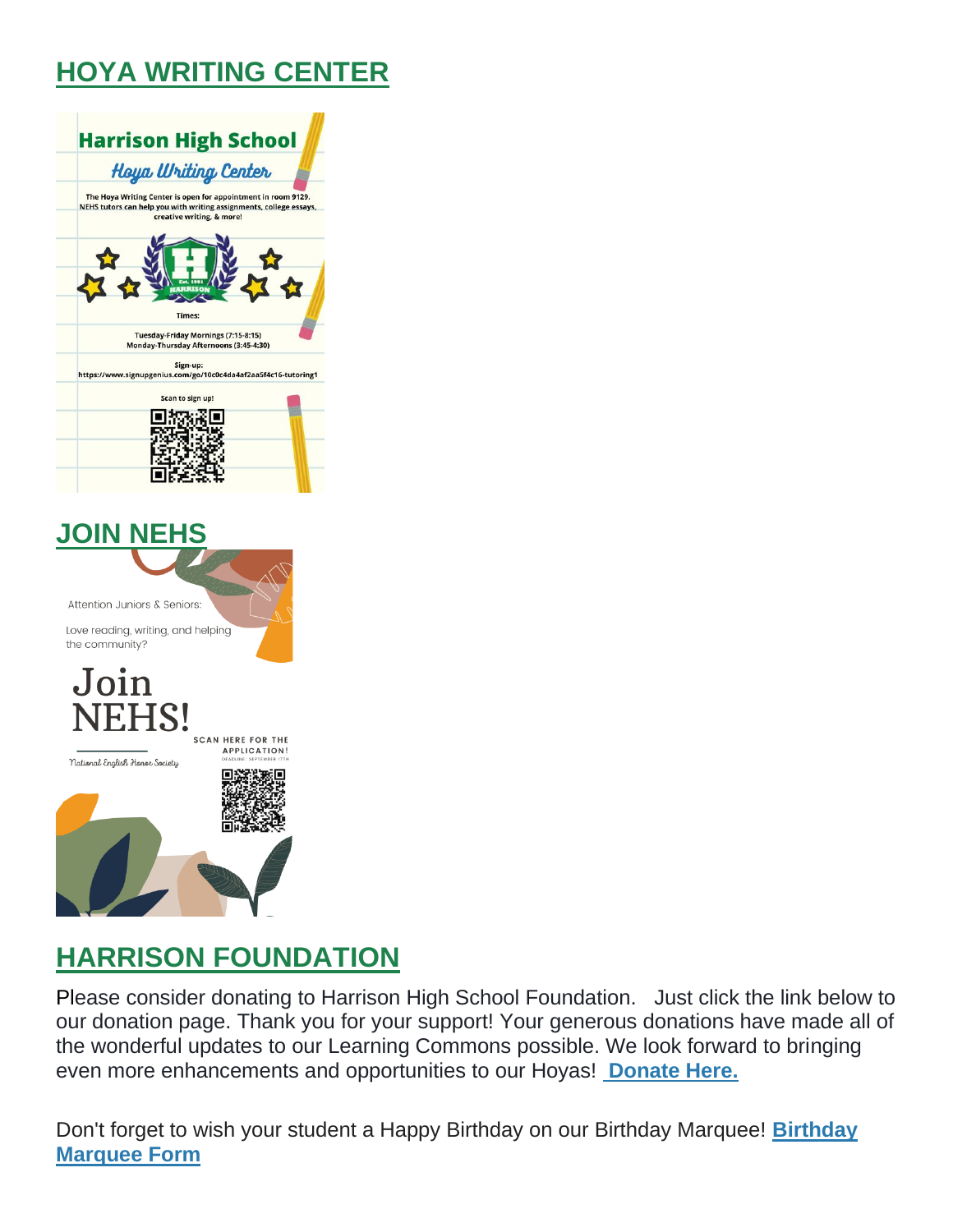

Please sign up for the 2021 HOYA Merry Market



#### **APPLICATION**

As you know, the HHS Foundation was unable to sponsor the 2020 Merry Market due to Covid19. In addition, our awesome event coordinator, Christie Schomer, has passed the torch …. We will miss her and all the hard work/enthusiasm she brought to this event. The Merry Market has been such a wonderful holiday tradition at HHS, and we just didn't want to miss another year to celebrate and support our vendors and young student entrepreneurs.

We are excited to announce the 2021 Hoya Merry Market will happen this year but will have a few twists.

#### **The 2021 Hoya Merry Market will be 100% virtual, and will be held Friday, November 5th – Friday, December 3rd. Deadline for application and donation is Friday, October 15th.**

**In order to participate, a minimum donation of \$50 to the Harrison High School Foundation will be required.** This donation is tax deductible. (Foundation Tax ID # 58- 2487501) In addition, we will include our HHS student entrepreneurs at a discounted rate of \$10 admission fee.

As a virtual event, we will be producing a list of vendors' websites and contact information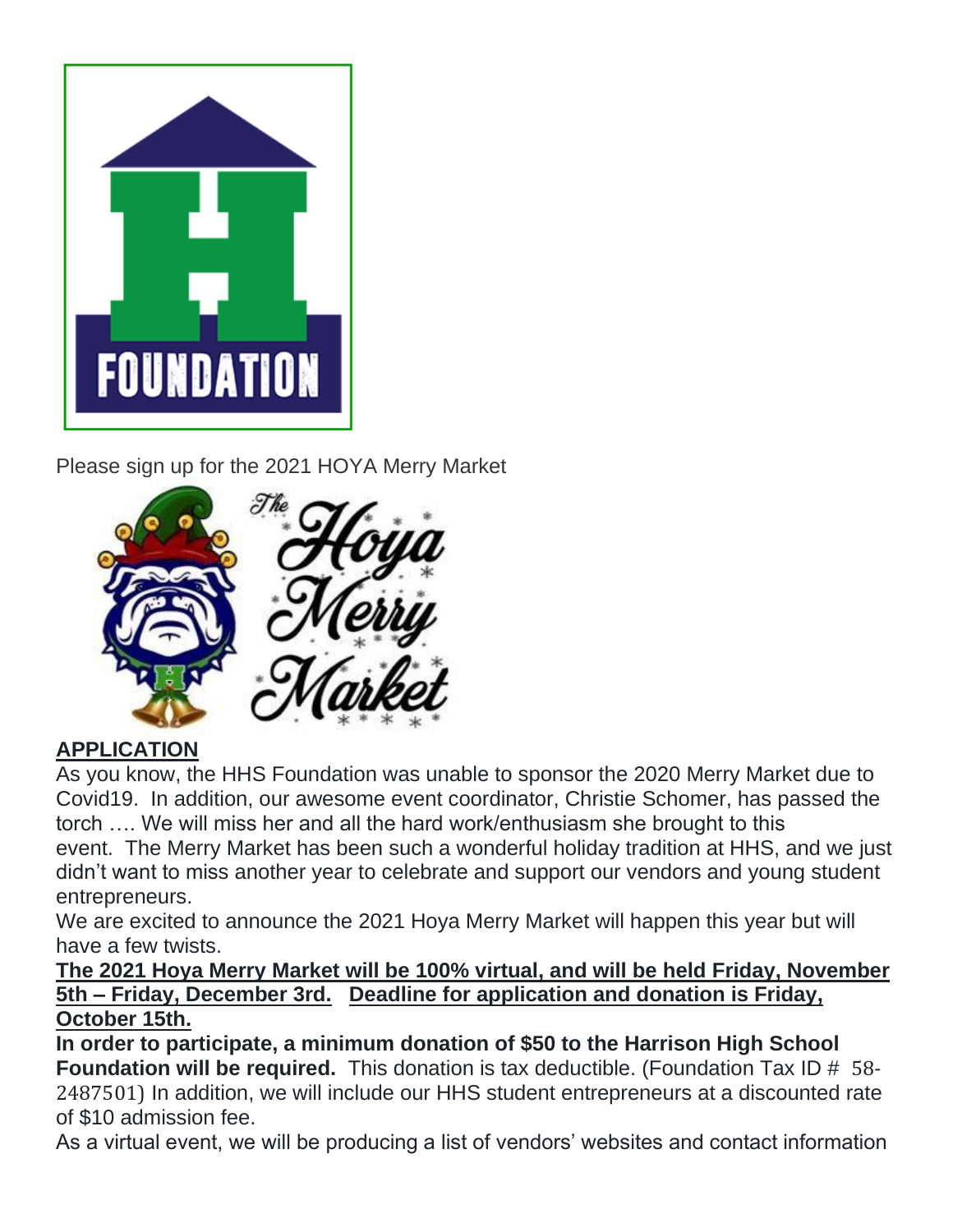to share with the Harrison community through the school website, school email and social media. We look forward to helping you boost your holiday sales. **Please note that completing all sales/transactions are the responsibility of the vendor.** Please review the application below and consider being included in this holiday event.

Please include photos of the items you are selling. Seller donation is due with completed application and may be submitted as follows:

1/ Email the application and mail the payment (checks made out to CCSF-HHSF) (Cobb County Schools Foundation – Harrison High School Foundation) 2/ Mail both the application and payment to the address below: Cyndi Franck, HHS Foundation Secretary 6065 Victoria Falls Overlook NW Acworth, GA 30101 Email: **[cyndifranck@yahoo.com](mailto:cyndifranck@yahoo.com)** Phone: 760-717-4258

## **MESSAGE FROM LOCAL NEIGHBORHOODS**

We have been asked to send a friendly reminder that students should not park in local neighborhoods or businesses as they may receive a ticket or have their car towed.

### **SENIOR MESSAGE**

Seniors all graduation orders are due by December 1st. Please click **[here](http://url503.cobbk12.org/ls/click?upn=U4hCIp-2BhfB8EhA-2BKcjUp5AtOtpNXdN8uxH-2Fy67Vg4-2FK6u-2FJ0pQfT4XhP3AbOB42p6KpP_W-2BfLYUoUwwI1tuGClKRhhPOSepcZIFoXnUIMjiA717kQ1i13BNQTwwJ9cl-2BWArXrjMDzmdYDAz26vF1M-2BNMQljB6pUPcpyHCJs2fZxeGMsIbsZca1Vw7pIqXUrBhdH-2FtOqD-2FQWCazNvqakLKd0tQUgmfgmyM-2FJ4POMOQfiZwyuaWcz8QjzmuE9yA6ebz7IgLzVyMTkMVbK0jair9lVgkQ4-2BNV86nASh3eWUU8ErIhMqaG4PZrziutzrDLAns-2FJJUMPw4eTsnCftUzJDGo0fdeA-3D-3D)** for more information on purchasing caps/gowns, graduation announcements, and senior memorabilia. All graduating seniors participating in commencement MUST purchase a cap and gown.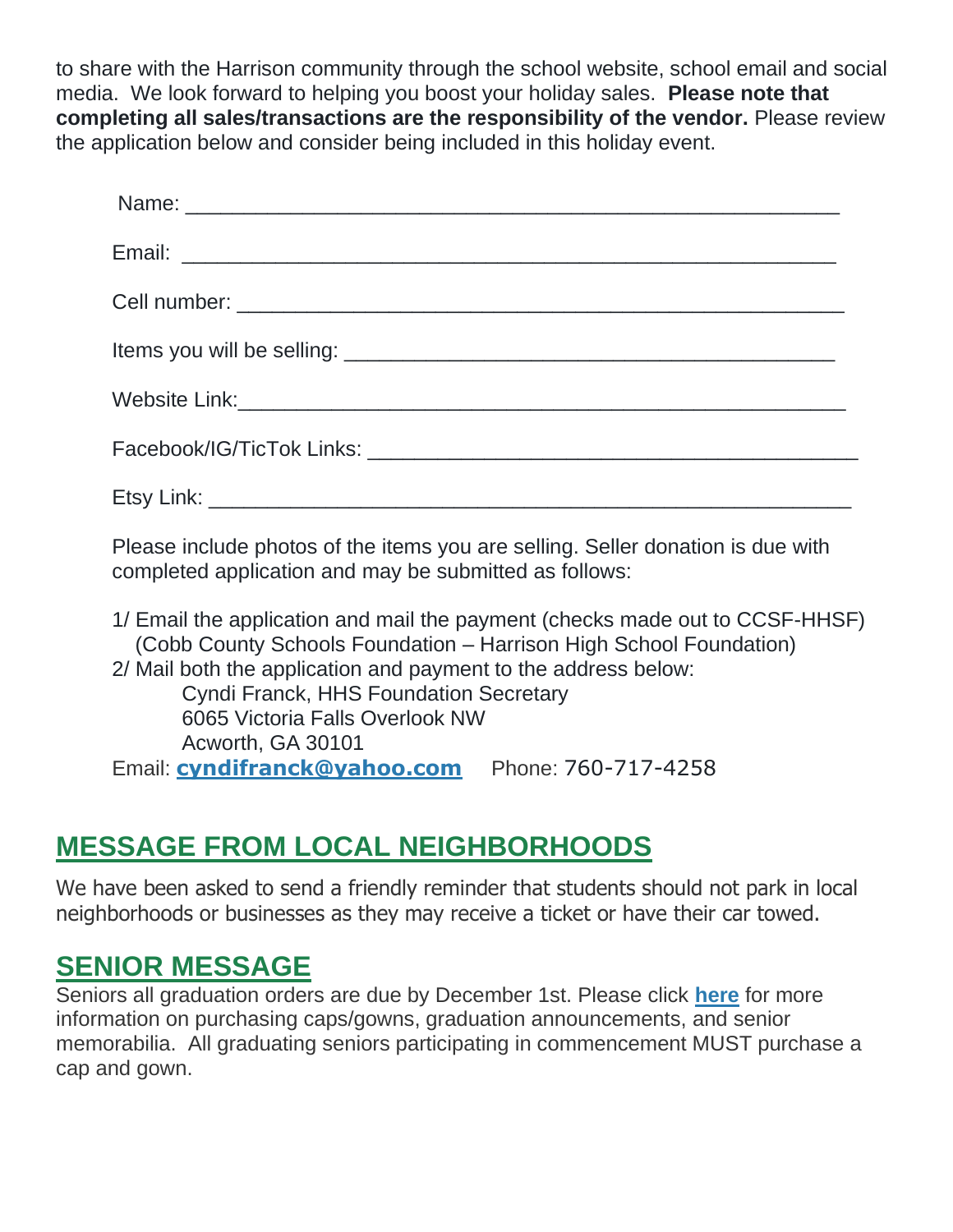# **SCHOOL SOCIAL WORKER**

Did you know that you have access to crisis services 24 hours a day, 7 days a week? If you or someone you know is in crisis, you can contact Georgia Crisis and Access Line (GCAL) at 1-800-715-4225 for immediate assistance.

Access to Crisis Services

- Provide telephonic crisis intervention services
- Dispatch mobile crisis teams
- Assist individuals in finding an open crisis or detox bed across the State
- Link individuals with urgent appointment services

In addition, GCAL will help you to access a State Funded provider in your area in a nonemergency as well.

A nationally accredited Health Care Call Center, crisis center, and partner in the National Suicide Prevention Lifeline, the Behavioral Health Link Crisis call Center is proud to operate the Georgia Crisis and Access Line.

# **A CRISIS HAS NO SCHEDULE**



disabilities, mental health, drugs, or alcohol. Provided through the Georgia Collaborative ASO

# **CAFETERIA NEWS**

Please check the Food and Nutrition Services website frequently for updated information on Paying for Meals, Menus, Allergy & Special Nutrition Needs, Wellness Information, and Employment Opportunities.

**[https://www.cobbk12.org/foodservices/page/45098/paying-for-meals](http://url503.cobbk12.org/ls/click?upn=oq5wnnHoD1NAxpT8rNAGXIgEcF6cFUXUYIe-2B8AO3LVyx4t4OJsNWVhu0iEI2j90fBOcAAqhr4f3pHktzPZuYg83p0mcu7zlRbWoKDhAG9jg-3De0hp_W-2BfLYUoUwwI1tuGClKRhhPOSepcZIFoXnUIMjiA717kQ1i13BNQTwwJ9cl-2BWArXrjMDzmdYDAz26vF1M-2BNMQljB6pUPcpyHCJs2fZxeGMsIbsZca1Vw7pIqXUrBhdH-2Ft8lM8VtYTuJhVF0kKSCWdEODtcyM98boNUvlGFvyRJhJvqFCZUe2kPT0nlorhrU7LKWZ7yTAEzFakDqzGXMiUcQQgogSJ5y0zys-2Fvj9adhuDEaS7LFPyqFqksXCQ3lrroFjKhL5iC8zyOgmqriMgB2A-3D-3D)**

# **COUNSELING NEWS**

#### **COUNSELING CALENDAR**

Please check the Counseling Calendar frequently for important dates, including Virtual Parent and Student Q&A sessions, Virtual College Visit information, and much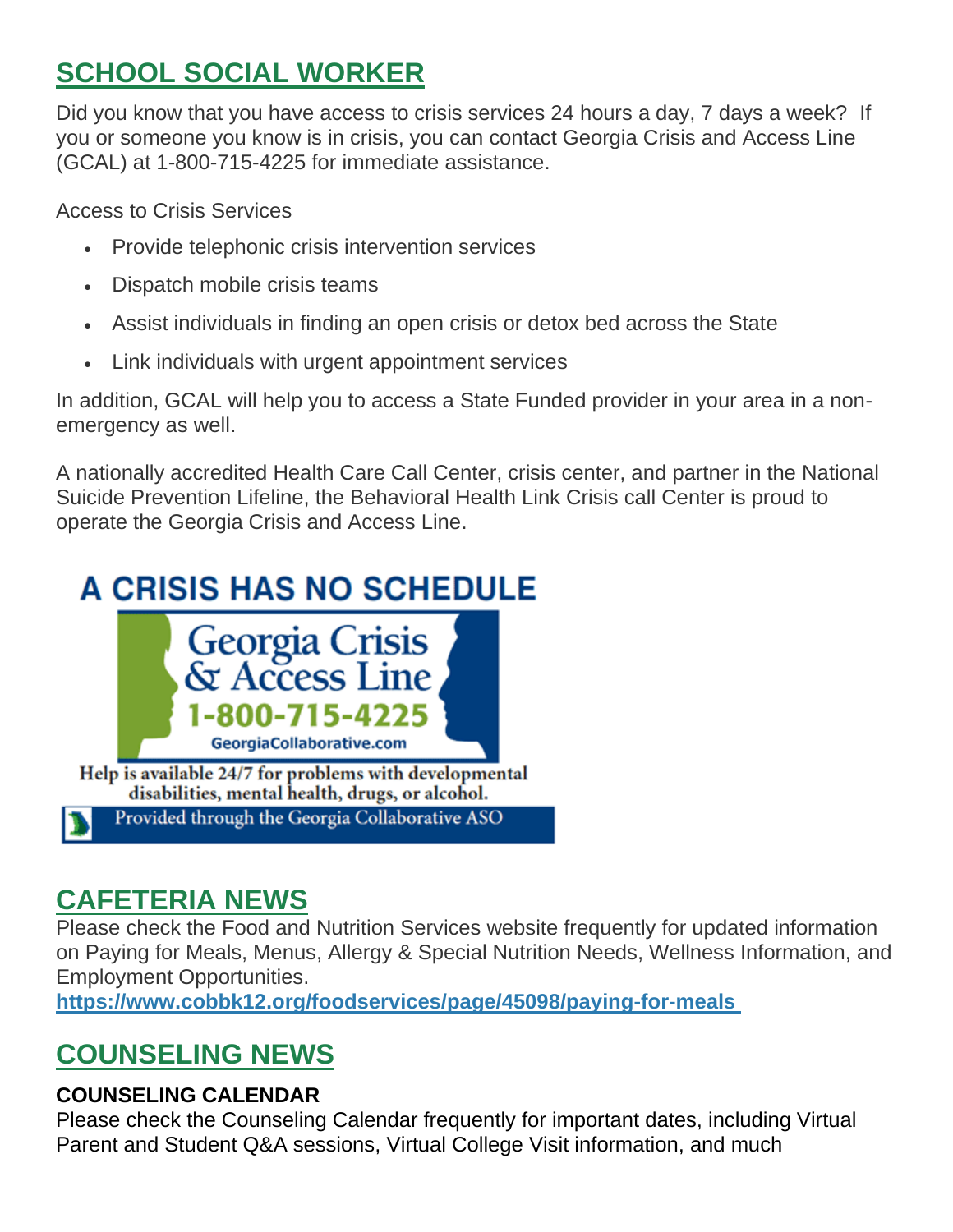more! Click here, **[Harrison Counseling Calendar,](http://url503.cobbk12.org/ls/click?upn=G8An3K6JlHsR8QtKBFuzdoB1znjZkDc3Km2Sgf1PHVpycz16KMZXgXgxh3dcC-2FS8NJmdhIjRhMEVOdXvIran0PoO612nc8dPRxDRKmrySvOyPaCPkwQVxnm5P9WY4kGuByjjBLs9jX8AnVcQz2F0xdPJWUq-2BTqmbYJsClRyFwEgRo9BS-2BibqsB2DQhPPMblVvBKr_W-2BfLYUoUwwI1tuGClKRhhPOSepcZIFoXnUIMjiA717kQ1i13BNQTwwJ9cl-2BWArXrjMDzmdYDAz26vF1M-2BNMQljB6pUPcpyHCJs2fZxeGMsIbsZca1Vw7pIqXUrBhdH-2Ft68HTUwlRzSg4aA1-2BGO-2BZJJLrlZwRIGKPv80L2-2Flthsbq1HDbUbw0G5XnhEtD3NCrEHXPq-2FpMRHjmoxyUnsA3u9mzFzP7zqV5gvOEs-2Bs5u-2BMQ9YcACIkGWs0sBtkrNj3L77Cg4iWH4VDuOchwYRo80A-3D-3D)** or go to the Counseling page on **[www.harrisonhigh.org](http://url503.cobbk12.org/ls/click?upn=oq5wnnHoD1NAxpT8rNAGXO9pgQjsMrFEdSeXOUfDN1SmFc2KsGzpApGt0h4W-2BnTi3qOMFT0pAhpU4g9jzi2oghIA-2BD5qxCmArcny4yPncCY-3DH2Sy_W-2BfLYUoUwwI1tuGClKRhhPOSepcZIFoXnUIMjiA717kQ1i13BNQTwwJ9cl-2BWArXrjMDzmdYDAz26vF1M-2BNMQljB6pUPcpyHCJs2fZxeGMsIbsZca1Vw7pIqXUrBhdH-2FtVfi9Hbzj0DnWbYxpeTuFmMYo1xwwpq0xFFHLb3-2Brlb1i4GHUvngR6v2f3QjDyuJ-2FHwKgK71G0M1BZ993gP0n-2Fw21NWLQnSgvWJlaYhwhUJhVImeuSthm9EKiG7d8VNCsLW-2Bs9rsnhyIWdIvjZIG-2B2Q-3D-3D)**.

#### **VIRTUAL COLLEGE VISITS**

We have several Virtual College Visits set up for our Harrison Students. Please check these out here: **[Harrison Virtual College Visits](http://url503.cobbk12.org/ls/click?upn=G8An3K6JlHsR8QtKBFuzdogXPJqD3Uz2QqY8s2OfxygfiXPa-2BLVg3oKWlcUFgjTffPxwSarE77p-2FOfJTl3QvbpgPiFEQheAZA772IpRJMifiqQmDkS-2BKBGjOIoKGjM7QQDhTGARgZvMYUugThyMfc1u3H422O6jO2zhAvrxBFglXp3F6gpegHyc5A3y-2BtXoarMbtV-2FDS2nSwRHJx513wzw-3D-3DwjHw_W-2BfLYUoUwwI1tuGClKRhhPOSepcZIFoXnUIMjiA717kQ1i13BNQTwwJ9cl-2BWArXrjMDzmdYDAz26vF1M-2BNMQljB6pUPcpyHCJs2fZxeGMsIbsZca1Vw7pIqXUrBhdH-2FtL0-2BiKYZ8HA0kPfv0H3pb8x17gP-2FoVPAYS9fjZoiQBf3wjDwXlpf-2BE26HyBtLdvWG-2Fgw58qmvp0lAT9BZi9G9Vm-2FIvI-2BqaZF3TTI4mQjEyC4C1aZdw3Ouf9o07oIaiwfTivDWuIwFNhq-2FYBLQoMQa2A-3D-3D)** and on the Counseling Website.



#### **CLASS NEWSLETTERS**

Students may now sign up for a monthly newsletter with specific information just for their year! See below to register or see your newsletter:

Freshman Class of 2025 **[Register Here](http://url503.cobbk12.org/ls/click?upn=Lr5Kj85exJaDj793QUoDMxoBFqYG9jsvxI4LoJlDFzMhUCpXbnVhhqIbIvVR7eDkW2lzE7udnvgKuQAcOzbNvqwOcyAOegilze8a86prJ3frgbJArpe-2Bu9kCda-2FHphK4YS3syaEi6KXoq5ecEB9E0ne7Np47MCHzPx514UIHtE2z1DtWvQSMAPs1SLFsz3LttPgv_W-2BfLYUoUwwI1tuGClKRhhPOSepcZIFoXnUIMjiA717kQ1i13BNQTwwJ9cl-2BWArXrjMDzmdYDAz26vF1M-2BNMQljB6pUPcpyHCJs2fZxeGMsIbsZca1Vw7pIqXUrBhdH-2FtpzH-2FAzWTZ6UJpeLiRTgforA-2FU1kqjAuChkhXioSgOmkINkKExQhqy1O6i-2FCUkoGZoh1eKqK44PJ-2FFtbGEr8R0j0h0HTCSJ6KoGCyqyRzHhzlheUj-2Bu7IN-2FFfGDJUmCxHfuNME0KMGdfC9JDRtmEZvA-3D-3D)** Sophomore Class of 2024 **[Register Here](http://url503.cobbk12.org/ls/click?upn=HU5K2q0Fz5ADTGboxPzOzV-2FXL0qE7BYVJk79MoYchrbCOX-2B3LonP5U2oZNoxy5AcBtluJIt2ARn38rp2KDKyAeBNN-2Fb5h181ewg5fbNU54WvCEZR610RnNa6PzQcmk9ZNdRq_W-2BfLYUoUwwI1tuGClKRhhPOSepcZIFoXnUIMjiA717kQ1i13BNQTwwJ9cl-2BWArXrjMDzmdYDAz26vF1M-2BNMQljB6pUPcpyHCJs2fZxeGMsIbsZca1Vw7pIqXUrBhdH-2FtAOTrdnR57nW5a17u1HJ0wEAlT14Wp3YiK2ZyWvOQXP5FCoHVW56ps8R0-2F096A4wSWQhPVae7wobSgDm1g2f8EJfJnY8oJs9QD7ArfaK9n0BQ1TVpC1WlrTzJGLZdkQ3Rkp5sweH1QgCHkrIDv-2FBQNA-3D-3D)** Junior Class of 2023 **[Register Here](http://url503.cobbk12.org/ls/click?upn=HU5K2q0Fz5ADTGboxPzOzc-2FmDrLeRPv-2F5f6cytuJSxI0trpBiz9UDAwo-2Bcb69f-2BotMmx4AwlG5hn6eMqzvsNDsYVvUofQRcF3tP7lqOzjVNqfGZzo2pBbv9178J2dZt2supnlVwvxbV-2B2CZdWNWDsw-3D-3DqlmS_W-2BfLYUoUwwI1tuGClKRhhPOSepcZIFoXnUIMjiA717kQ1i13BNQTwwJ9cl-2BWArXrjMDzmdYDAz26vF1M-2BNMQljB6pUPcpyHCJs2fZxeGMsIbsZca1Vw7pIqXUrBhdH-2FtZxbd8heSBYCq6Bmi6hC2y-2BKfOIX-2FSxgdo56GnEj60JyMxJ3C51Zti6kTj-2FhN8EnhehR-2FRrmjY07rPh-2FAQDJzEnrZp6DD59PpdoqT6ZhXc-2F6Co9rziNBNK1f9RsQQaJgSyGscy2F-2B9sSMgEWB9hbK-2BQ-3D-3D)** Senior Class of 2022 **[Register Here](http://url503.cobbk12.org/ls/click?upn=Lr5Kj85exJaDj793QUoDMxoBFqYG9jsvxI4LoJlDFzMhUCpXbnVhhqIbIvVR7eDkW2lzE7udnvgKuQAcOzbNvqwOcyAOegilze8a86prJ3dDt6tBPLENBJTdrQCUrueLZgINQSeok4wIPB8t7DObpshp395kKSQ2QJBawc2T6bK-2FQpKcY6cz3X5556wmPmprMu6q_W-2BfLYUoUwwI1tuGClKRhhPOSepcZIFoXnUIMjiA717kQ1i13BNQTwwJ9cl-2BWArXrjMDzmdYDAz26vF1M-2BNMQljB6pUPcpyHCJs2fZxeGMsIbsZca1Vw7pIqXUrBhdH-2FtgX-2BDqd1nvKm-2Fejqg-2F6csis61eD8kwU99Hv1GlyO99Qepn-2BFv-2F1Pz8YJL-2Fs5J4a08ywUpqyh1wB1TFyAKcdcvCxky63CjSTj1P7xWw-2BVx-2BGKlVK51ytSH0dLcwgmzP5byYTypF-2FrFQhlgDg0YxVbvcA-3D-3D)**

#### **HOYAS, BACK AT IT GROUP**

Let's navigate being back in the building together! Returning to in-person learning or just need support as you navigate high school? Click **[here](http://url503.cobbk12.org/ls/click?upn=Lr5Kj85exJaDj793QUoDMxoBFqYG9jsvxI4LoJlDFzMhUCpXbnVhhqIbIvVR7eDkW2lzE7udnvgKuQAcOzbNvqwOcyAOegilze8a86prJ3c6419VojaHWh3MTfRUqR09J1SBwpAilWUpmpdMa12f1jZgurvOJ2fjzMYAdmDxVToiiE-2FK9p8CzWdLm5OV6iE1NRdtg3vcahvcsulFHv0gAw-3D-3D3j2P_W-2BfLYUoUwwI1tuGClKRhhPOSepcZIFoXnUIMjiA717kQ1i13BNQTwwJ9cl-2BWArXrjMDzmdYDAz26vF1M-2BNMQljB6pUPcpyHCJs2fZxeGMsIbsZca1Vw7pIqXUrBhdH-2Ftzzt40WqTvJvWTZNus5nSGvTUEGi-2BZRT1VBUo4-2BeC-2FA2IUl1tIi4y75OzJIvARE0oFYnal0Embh5LeUgXmKZkBW1cGy-2BcAzpd4t4O45N7qNngy4w6zJU3hCmOOqIh249qpfibxtB7w8tZkqvr8vQZQA-3D-3D)** to join us. The group will focus on different strategies to cope with anxiety, daily routines, plugging into the Harrison community, and more.

#### **VIRTUAL HBCU COLLEGE FAIR**

The Virtual HBCU College Fair will be held on September 25th from 10:00 am to 2:00 pm. Information from a variety of Historically Black Colleges and Universities will be shared via Zoom. Information will be available regarding financial aid as well as a Q&A session. **[Register here](http://url503.cobbk12.org/ls/click?upn=7Cgej4KTsfnFpBktLp-2B-2BsLXfRiThtSeh61Lu5RVpCluolsGeENLnFxA-2Bcb4NXT33tka4_W-2BfLYUoUwwI1tuGClKRhhPOSepcZIFoXnUIMjiA717kQ1i13BNQTwwJ9cl-2BWArXrjMDzmdYDAz26vF1M-2BNMQljB6pUPcpyHCJs2fZxeGMsIbsZca1Vw7pIqXUrBhdH-2FtLHwInw3TXPw3a-2FsZxc3fiilNfBS8FuXCWXdh4AB1yJ0gWBZ6-2BAhHcnnutuqjSTwolzQ20BLSNn92tgXGYSjoD0dy8LG0M6nE-2Bhf0mLEHNIqf7RZUE7UIrFyeVgIVivvmZ-2ByxLCJ6liPF-2Fj6RlE1L4w-3D-3D)** by September 19th.

#### **SOURCES OF STRENGTH**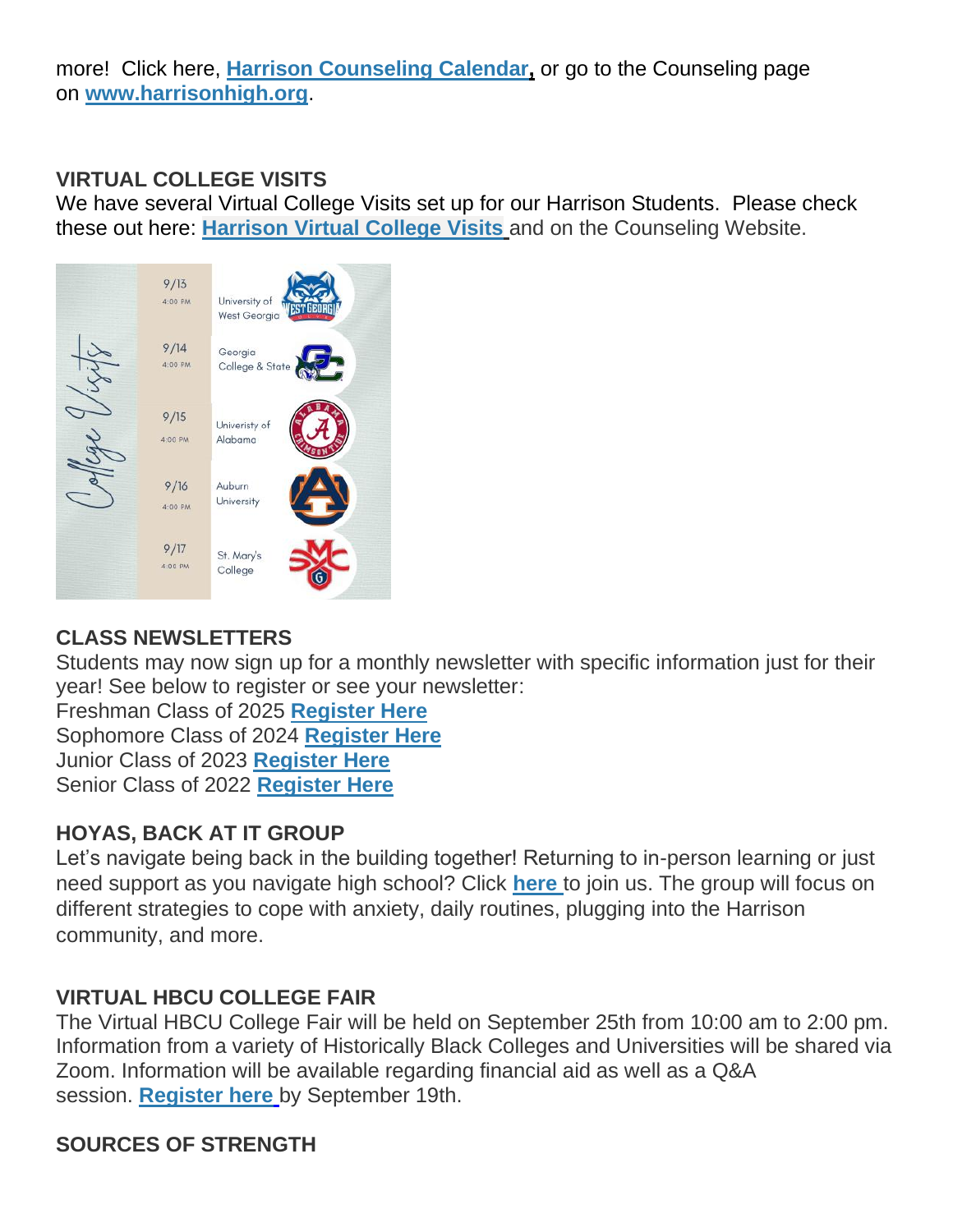Sources of Strength provides the highest quality evidence-based prevention for suicide, violence, bullying and substance abuse by training, supporting, and empowering both peer leaders and caring adults to impact their world through the power of connection, hope, help and strength. Click **[here](http://url503.cobbk12.org/ls/click?upn=HU5K2q0Fz5ADTGboxPzOzV-2FXL0qE7BYVJk79MoYchrbTeqhmypNS4Hf1PeooKeOjOddXVAktnO-2FAjkLX46asye6gUwbNwlU5QbYraxSDzrDMPOoKMiqGCdxeYB2IRu8kPblX_W-2BfLYUoUwwI1tuGClKRhhPOSepcZIFoXnUIMjiA717kQ1i13BNQTwwJ9cl-2BWArXrjMDzmdYDAz26vF1M-2BNMQljB6pUPcpyHCJs2fZxeGMsIbsZca1Vw7pIqXUrBhdH-2FtFLK8tZChhP6bUwJq080FaIHZSVfVsC9LAsIAOONF1KqqzusHSnZiUpEQLw7HHRYXKGCv4W1MPMYGbWsXxQthKWTUhEdhVSTm97yfZs5IVBhHOtkGJ0ggUOXBI3LDQDS96aO8uxi6rjS1O1jtfpbRUA-3D-3D)** to view the informational flyer or click **[here](http://url503.cobbk12.org/ls/click?upn=Lr5Kj85exJaDj793QUoDMxoBFqYG9jsvxI4LoJlDFzMhUCpXbnVhhqIbIvVR7eDkW2lzE7udnvgKuQAcOzbNvqwOcyAOegilze8a86prJ3dDt6tBPLENBJTdrQCUrueLLxsGX47LotY9khGJHeZQGV6DK-2B6dm7x4uNW7TEf5QPZGjjzxzxkhsw3EgHbNkKgodoeK_W-2BfLYUoUwwI1tuGClKRhhPOSepcZIFoXnUIMjiA717kQ1i13BNQTwwJ9cl-2BWArXrjMDzmdYDAz26vF1M-2BNMQljB6pUPcpyHCJs2fZxeGMsIbsZca1Vw7pIqXUrBhdH-2FtAmTr7eaZLrM-2F7NegFFRfTmho2uiKLa4xpgi15eklYDscX9Lo8RVd-2BEkODYRCWxhxiWQxN7fltTZSrtNr8wAx0rFdvraAlC52Iwsxwmk6LaRIlOlPfqydcg6iNx1D4-2BCmcgmKxHs5pWEcQzilCAyjUw-3D-3D)** to join.

#### **KENNESAW STATE UNIVERSITY VIRTUAL DUAL ENROLLMENT SESSIONS**

Two upcoming virtual sessions with Kennesaw State University will include information about the Dual Enrollment process, credit evaluation process, and next steps after admission. Dual Enrollment admissions counselors will be available to answer all your questions during the Q&A portion of the Zoom meeting. October 14th at 6:00 pm: **[Register here](http://url503.cobbk12.org/ls/click?upn=eEvVAr3vSvIu8v5B-2B6P-2BDWyOLXFkjC6ipoPmb4BNsA9okFew-2FX5V-2FTk4DX-2BFMZ7yZMyIn0bTmoB6p3gZKVLh0h5ACCa4Yi46hzQC4LDdIQw33UuQqKALB9lrNp9Hobpf015mysc9B9szVk7dcLdXzw-3D-3DFx6C_W-2BfLYUoUwwI1tuGClKRhhPOSepcZIFoXnUIMjiA717kQ1i13BNQTwwJ9cl-2BWArXrjMDzmdYDAz26vF1M-2BNMQljB6pUPcpyHCJs2fZxeGMsIbsZca1Vw7pIqXUrBhdH-2FtBnc9xR10oRewk1I24fhRTnbnI9O2yi1Krn4fWZHwYqdE4PEnMGE-2FRYBxh-2F6HMqLf9AC64QsJYEa6aJ4c8dxLR8EDIXGJmnGLGeZvsft5kwI9BG1E3u9j63r9ypUC4MF6d4uTLUBV5-2BBSNr-2BMGDIWWw-3D-3D)**

#### **KENNESAW STATE UNIVERSITY OPEN HOUSE**

Kennesaw State University Open Houses offer you the opportunity to ask questions about the major you're interested at either the Marietta Campus or the Kennesaw Campus. Learn about the admissions process, explore on-campus living with Housing & Residence Life, participate in a walking tour of the campus, discover more about our campus and collegiate life, and have all your college financial questions answered by the Office of Scholarships & Financial Aid. Click **[here](http://url503.cobbk12.org/ls/click?upn=eEvVAr3vSvIu8v5B-2B6P-2BDWyOLXFkjC6ipoPmb4BNsA9okFew-2FX5V-2FTk4DX-2BFMZ7yZMyIn0bTmoB6p3gZKVLh0h5ACCa4Yi46hzQC4LDdIQw33UuQqKALB9lrNp9Hobpf11aEyfUFg4y-2F01kTsfWgrw-3D-3DDcd7_W-2BfLYUoUwwI1tuGClKRhhPOSepcZIFoXnUIMjiA717kQ1i13BNQTwwJ9cl-2BWArXrjMDzmdYDAz26vF1M-2BNMQljB6pUPcpyHCJs2fZxeGMsIbsZca1Vw7pIqXUrBhdH-2FtwMe5OlZhOEgTDGriMu-2FIrooWY-2Bhqv-2Bi01PhgtU-2Fbk-2BZeXsAc6hvZ29TPKRWy-2BDKpNN3O8x577XEbyvW3lSnsQH5vdHC70QBZruSFM0e72gSnTwKbZSDa8OaUnafGBuC29t8sGRyPXp9qgZdfYdwy6w-3D-3D)** to register for the Marietta Campus Open House on September 25th. Click **[here](http://url503.cobbk12.org/ls/click?upn=eEvVAr3vSvIu8v5B-2B6P-2BDWyOLXFkjC6ipoPmb4BNsA9okFew-2FX5V-2FTk4DX-2BFMZ7yZMyIn0bTmoB6p3gZKVLh0h5ACCa4Yi46hzQC4LDdIQw33UuQqKALB9lrNp9HobpfM-2BDvkqsRQ03URBKvOdNOrA-3D-3DWJq1_W-2BfLYUoUwwI1tuGClKRhhPOSepcZIFoXnUIMjiA717kQ1i13BNQTwwJ9cl-2BWArXrjMDzmdYDAz26vF1M-2BNMQljB6pUPcpyHCJs2fZxeGMsIbsZca1Vw7pIqXUrBhdH-2FtNPBjs0YhPpruwzM8hiomaI2jwXKjusu7csGZ-2FCR6UwIFC5K3f7QMc9rtpAOQ3-2BeVjk7J9oP4FhG2BlA0ny2wyjoIqZ3-2FN4dhdGrwDXIf1PWUu3XqoeUjxV-2B6GPgWSofrzSzB9AFyc0LuvKblcJ-2BY-2FQ-3D-3D)** to register for the Kennesaw Campus Open House on September 18th.

#### **JUNIOR ADVISEMENT**

Junior Parents: Emails will go out this week regarding your student's junior advisement appointment with their counselor. Junior advisement is an individual meeting to discuss progression toward graduation and post-secondary plans. Students are pre-scheduled a 20-minute virtual meeting with their counselor. We look forward to seeing you and supporting your student as they reach their goals!

#### **FINANCIAL AID VIRTUAL PARENT MEETINGS**

A representative from the Georgia Student Finance Commission will present information about FAFSA, HOPE, and scholarships available to students on October 2nd at 10:00 AM and November 10th at 6:00 PM. These meetings will be virtual and the same information will be presented at both meetings. Please click **[here](http://url503.cobbk12.org/ls/click?upn=Lr5Kj85exJaDj793QUoDMxoBFqYG9jsvxI4LoJlDFzMhUCpXbnVhhqIbIvVR7eDkW2lzE7udnvgKuQAcOzbNvqwOcyAOegilze8a86prJ3frgbJArpe-2Bu9kCda-2FHphK4v6kZZidL8klfRE4WpiHBiOUmfjGGl1Cc6ifSLY5GZCKhb-2FDlnl9xhyqQR9BjJDEYTCkK_W-2BfLYUoUwwI1tuGClKRhhPOSepcZIFoXnUIMjiA717kQ1i13BNQTwwJ9cl-2BWArXrjMDzmdYDAz26vF1M-2BNMQljB6pUPcpyHCJs2fZxeGMsIbsZca1Vw7pIqXUrBhdH-2FtlheogKXQpNEKtJctRBccgr-2FUL8X6btu6t4XvTiMl9atS-2BMd1awX-2Ba9RlUQb4WwdMPsYrmbPEWVo2As-2BDlKYdjKb8Th-2Fk2i5A4v1EgrlswS-2BAQhRAOh-2FJbchISVz1sAVCpgtG9KN0-2F3HvDejob-2FRejw-3D-3D)** to register for the date/time you plan to attend.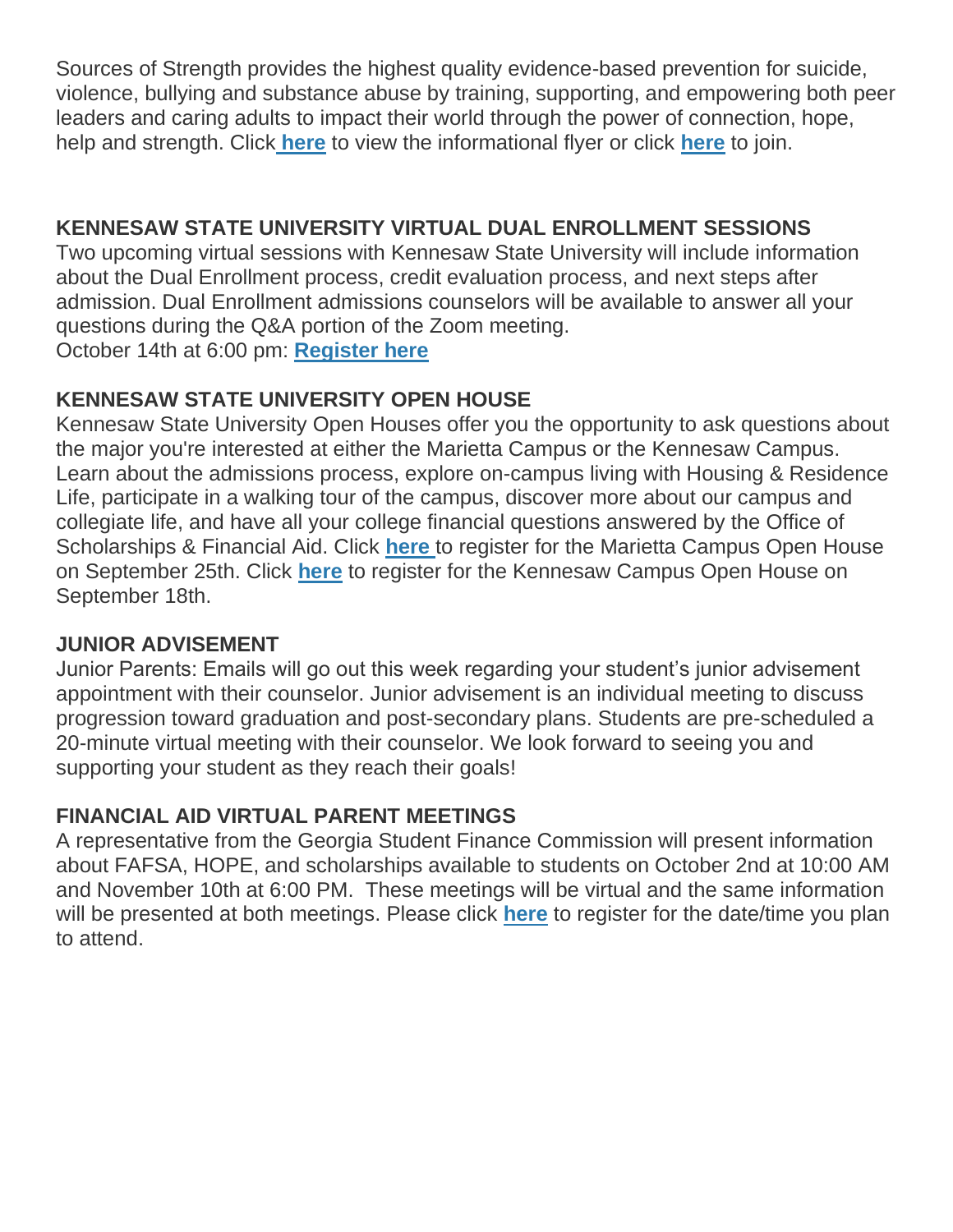

#### **VIRTUAL COFFEE WITH THE COUNSELORS**

On September 24th, join us for Virtual Coffee with the Counselors – College Application Help Session from 8:00 AM to 9:30 AM. This session will be an informal presentation/discussion to help parents support their students in the application process. Click **[here](http://url503.cobbk12.org/ls/click?upn=Lr5Kj85exJaDj793QUoDMxoBFqYG9jsvxI4LoJlDFzMhUCpXbnVhhqIbIvVR7eDkW2lzE7udnvgKuQAcOzbNvqwOcyAOegilze8a86prJ3frgbJArpe-2Bu9kCda-2FHphK4PQE6X-2BbCdCEY-2F7fLFS-2BJAHByci9VhFJXeK3huLEhGSV0Mzy2q2Iu1o4NsRLElKiSLGC3_W-2BfLYUoUwwI1tuGClKRhhPOSepcZIFoXnUIMjiA717kQ1i13BNQTwwJ9cl-2BWArXrjMDzmdYDAz26vF1M-2BNMQljB6pUPcpyHCJs2fZxeGMsIbsZca1Vw7pIqXUrBhdH-2FtTVLSDmA7cZ0WrC64f24TKYEO09sqvG2vNb0WLb94O4teW-2BUaAPj0n4CfN-2BADIuJfbHAM3MwT4hDu1Cs5jIkIy5dkGVCXHSg6ESUCaV7P2r0QXeqKQDbJNYDdVf2eVXPhDyFfQVGJZfp2Q7OK-2F9N8nA-3D-3D)** to register.

#### **WORK PERMIT**

Please click **[here](http://url503.cobbk12.org/ls/click?upn=HU5K2q0Fz5ADTGboxPzOzV-2FXL0qE7BYVJk79MoYchragV5467tisWoPAB9agzSUHDsbqBYccGjiUhV-2FDTHAbpapsLFisWAfYtS-2FB87HhzALBJIiH1yo6DrPdn5r31JRci7iB_W-2BfLYUoUwwI1tuGClKRhhPOSepcZIFoXnUIMjiA717kQ1i13BNQTwwJ9cl-2BWArXrjMDzmdYDAz26vF1M-2BNMQljB6pUPcpyHCJs2fZxeGMsIbsZca1Vw7pIqXUrBhdH-2FtpLy3m-2Bacn8-2FZyCVobzg4Q08-2Bb-2FXOTMRyW-2BJiJ8wpwsiE-2F4xOF1HGP-2F6tfrH8I7m36QFymnfxdK9R0RFfp-2Bw4J37Ip-2FmefgwFny-2Fho5db-2BzbCd5XBUYEh2-2FC7dDorsCyBPHGQdX-2Bsz66XPyJSmQdoyw-3D-3D)** for directions for obtaining work permits for students under age 16.

# **SPORTS**

Congratulations to the following athletic programs for their recent wins and strong performances:

- Girls Softball won 12-0 vs North Cobb HS on 9/9 and also won 5-0 vs Cambridge HS on 9/11; had strong individual and team performances
- Cross Country competed in the Carrollton Invite on 9/11, the boys team and girls team had strong individual and team performances

#### **HARRISON BOYS AND GIRLS SOCCER**

If you are interested in trying out for the Harrison Girls or Boys Soccer team this Spring, please complete this form so we can keep you informed of important dates and information. Tryouts are scheduled to begin on January 3rd. Please note this is during our Holiday Break, two days before school starts back.

**[Harrison Soccer 2022 Season Interest](http://url503.cobbk12.org/ls/click?upn=Q-2BKaVIKfS2AqG1NntRWXIqe3VLrAF6HtQZXW1Eop37-2BHD1-2FJeBI8RcsNCzxppcBz0DlAzN5HVHa4jFBsYhEq-2FZKWsB3iNtsHw4Z5XJqTGc72hmHzmKKg4NHOq-2FMdFS-2BPFAc8zjlc4srPGK983W1UhlnLKOyaAWxAV6iaf6e8cGb9Ws5YsW6cbu7jxNYJB0Fw3gU8sntLk-2FwK04fzJMNAtGI6Q2gD-2B5zWjGOVeo3YlyGF4gUuQAV50pIp4pmBtAbsX7nxD8ts1TkRrqXP9lROXTqoK-2BLjEVift3E-2F1TsqRfXqFVjq1ZbaFdHlBGXROa1zlRNt-2BfS-2FGIP9ARHNQtC4MKtU-2FOD-2FIdsTq8FJcdrWhgJTZ2SY6vg8MCFdwudDiwtvTQAIoaJPaZAfcO0sWPTLGUYbcbJ2udULkQyax8h7jdytBwr4PbjmJ9-2BkYegJwUi3o8GlttiOa9gwjzUvgCso54sVet1TZZAId6iUQBanfpA9Mj6b1RIB3TCqU4HBiwd8hJnetFvIU0iydE7wOo4Mra7LkREK4oUh6ylSJ0WskUkEak1MKXMKBK9ZNXxItjunogd5VU-2BClUIYqPY-2Fo4JmvsHEfq63UG9NwT8LjTo9tALAHHgNO4qGdhsZgn9PCcKElnvKFe36pf5u3XZ2SFqtJNjXl6mpJr6tqMUz58s-2BMHJe7Xf9dv4B2AKM6hkFk1qayfse_W-2BfLYUoUwwI1tuGClKRhhPOSepcZIFoXnUIMjiA717kQ1i13BNQTwwJ9cl-2BWArXrjMDzmdYDAz26vF1M-2BNMQljB6pUPcpyHCJs2fZxeGMsIbsZca1Vw7pIqXUrBhdH-2FtHX459LW4ZU1if06gJhaS-2FnRmFDQE9TRqveZ8AUlnCg9CmqrHo-2FQp8evv7Exrn0cbYx-2BFw8NL1RNVkSldu609qrUHCdUYqG0rzw2cJBKtGrVVXI3DYeTMY8ETnADcdI4wl8GJE3pCsBWnMmlGOBkiRA-3D-3D)**